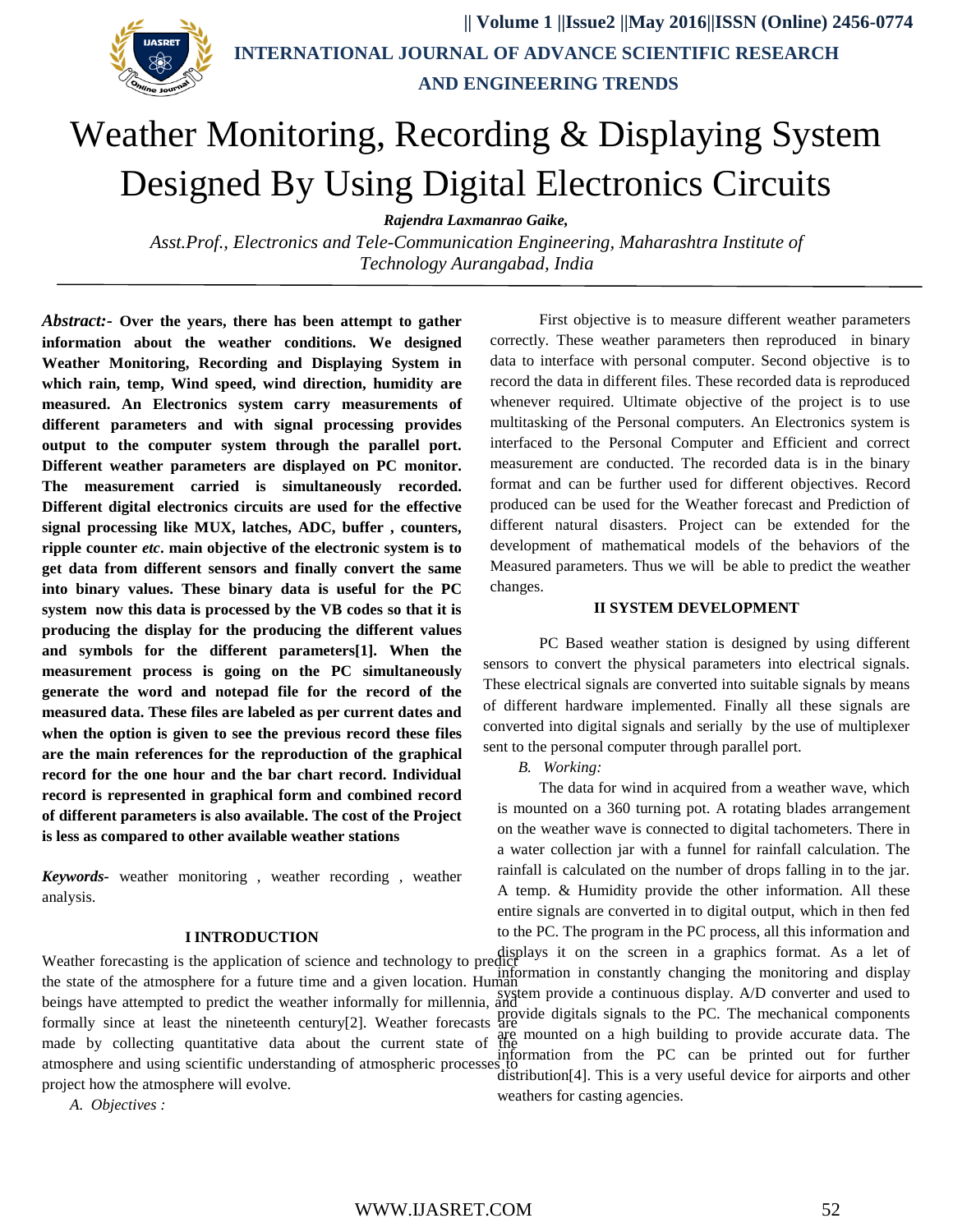

*A. Block Diagram Description:*



#### *Figure 1 Block Diagram*

#### *C. Objectives :*

First objective is to measure different weather parameters correctly. These weather parameters then reproduced in binary data to interface with personal computer. Second objective is to record the data in different files. These recorded data is reproduced whenever required. Ultimate objective of the project is to use multitasking of the Personal computers. An Electronics system is interfaced to the Personal Computer and Efficient and correct measurement is conducted. The recorded data is in the binary format and can be further used for different objectives. Record produced can be used for the Weather forecast and Prediction of different natural disasters. Project can be extended for the development of mathematical models of the behaviors of the measured parameters. Thus we will be able to predict the weather changes and will be able to produce warnings at different worst situations.





 *Figure 2 Assembled PCB used for the Project*

#### *D. LM35:*

The LM35 series are precious integrated- circuit temperature sensors, whose output voltage is linearity proportional to the Celsius (centigrade) temperature .

#### *E. Humidity Sensor :*

Humidity is the amount of moisture in the air. It can be measured in various ways, but the most usual is to describe it as 'relative' humidity. This is expressed as a percentage. A relative humidity of 100% means the moisture content of the air is the maximum possible at any particular temperature. Figure 3: SY-HS-220-Humidity sensor.

#### *F. Wind Speed Sensor :*

An anemometer kit from Fascinating Electronics has been selected The wind speed sensor selected is a three-cup anemometer. It contains a magnetic switch that toggles at a frequency that is linearly proportional to wind velocity. The linear output signal from the anemometer will be easily calibrated using the software that we choose. Wind speeds will be taken once every hour and the speed consists of an average taken over a one-minute period. The resolution of the instrument is one mile per hour and requires five volts.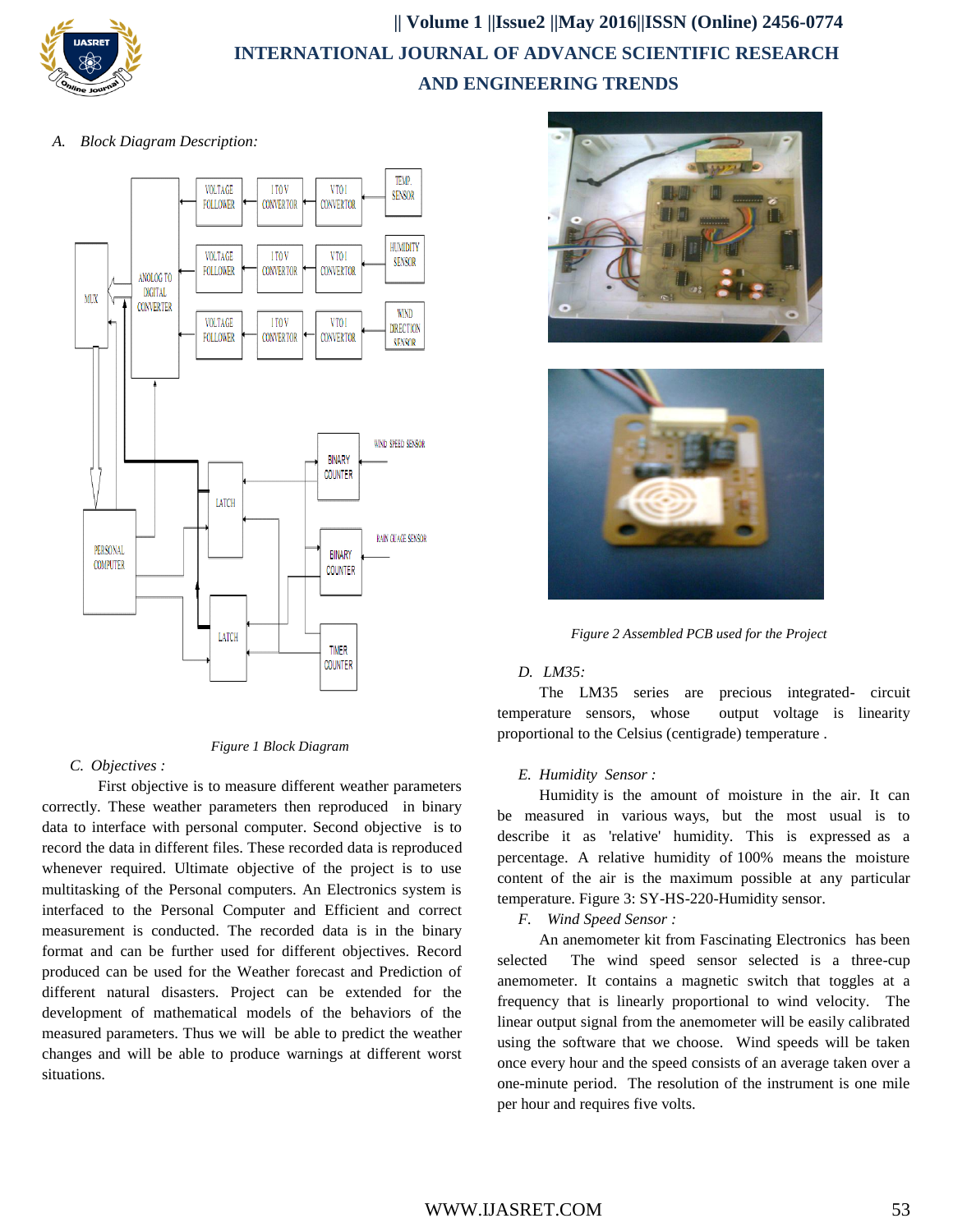





For the design of the rain gauge in this project plastic beaker like vessel is used in which upper part is converted into the funnel in which the rain drops are collected. These rain drops are sent one by one through the meshed wire. Where the drops of water make shorting in between two adjacent pair of wires. When shorting is there the Voltages pulses are generated these pulses are counted by the counter circuits. rain drops are sent one by one through the meshed wire. Where the drops of water make shorting in between two adjacent pair of wires. When shorting is there the Voltages pulses are generated these pulses are counted by the counter circuits [3].



*Figure 4 parameters record in an hour duration*



 *Figure 5 Bar graph displays of all parameters*

## **IV PERFORMANCE ANALYSIS**

After developing any system there is need to test the circuitry of the system for its performance.

## *B. Hardware test:*

In hardware test we have got the complete monitoring over the operation of different sensors like rain , wind direction , wind speed , humidity and temperature. These all sensors are generating appropriate voltage signal at the different level of the parameter value. These values of voltages anr parameter values are explained by manufacturer data sheets. If the signals at the output are according to the data sheet explanation then we can say that the sensors are working correctly. Same case is true for the different integrate d circuits.

#### *C. Software test:*

In this project main role to present data for user is of the software Program. The software code designed in VB should be faithful enough to give actual readings. Here we have manually

# **III SOFTWARE IMPLEMENTATION**

Current data Display is ready on click of VB Project link.

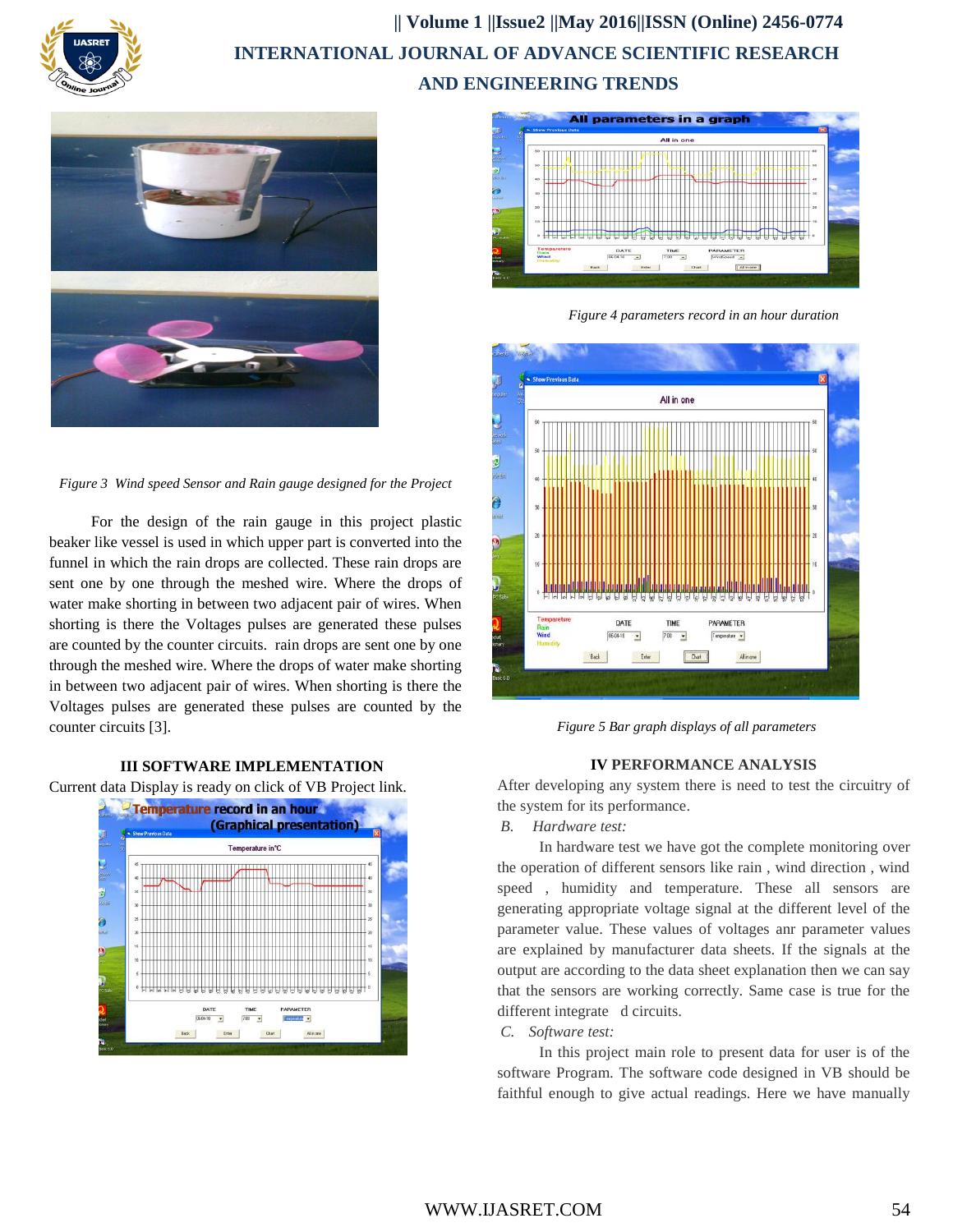

set the different parameter values of the different sensors and these values are checked in software display windows if the difference between the actual reading and the expected value is observed then we have to calibrate the program by means of the software codes.

#### TABLE 1: VOLTAGE OUTPUT AT DIFFERENT TEMPERATURE

| temperature | voltage o/p |
|-------------|-------------|
| 15          | 142         |
| 55          | 538         |
|             |             |
| 75          | 739         |
| 80          | 789         |

Here in the graph attached we find linear behavior of the temperature sensor.



*Figure 6 voltage output of sensor at different temperature values*

When we plot the graph of the input temperature to the output voltage we find the graph is linear in nature. same graph we have already studied in the data sheets given by manufacturer of the LM-35.



*Figure 7 voltage output of sensor at different angles*

|                  | TABLE 2  VOLTAGE OUTPUT AT DIFFERENT ANGLES OF |
|------------------|------------------------------------------------|
| <b>DIRECTION</b> |                                                |

| 1.2                                     | <b>NO OF PULSES</b><br><b>GENERATED</b> | <b>RAIN</b>  |
|-----------------------------------------|-----------------------------------------|--------------|
| $\mathbf{1}$<br>0.8                     | 3                                       | 0.1          |
| MEASUREMENT OF RAIN IN MM<br>0.6<br>0.4 | 6                                       | 0.2          |
| 0.2<br>$\mathbf 0$                      | 9                                       | 0.3          |
|                                         | 12                                      | 0.4          |
| Gra<br>ph 1                             | 15                                      | 0.5          |
| meas<br>urem<br>ent                     | 18                                      | 0.6          |
| of<br>Rain                              | 21                                      | 0.7          |
| $at\,$<br>diffe                         | 24                                      | $0.8\,$      |
| rent<br>puls<br>$\mathit{es}$           | 27                                      | 0.9          |
| valu<br>es                              | 30                                      | $\mathbf{1}$ |

From the above graphs and observations noted in the tables we conclude that behavior of all the sensor is in linear manner. Sensor show linearity and that is as per the behavior defined by their manufacturer. So there is no doubt about the initial stage of the project.

## **V CONCLUSIONS**

## *A. Conclusions*

We have achieved our basic goal of measurement of five weather parameters, measured data is recorded at round the clock. We are also successful in graphical representation and bar chart representation as well.

PC- based weather system is accurate, real time measurement system with software based extended data processing.

## *B. Future scope :*

PC-based weather station can be used for meteorological research.

By making integrated calculations and dependencies of different parameters on another parameters we can establish